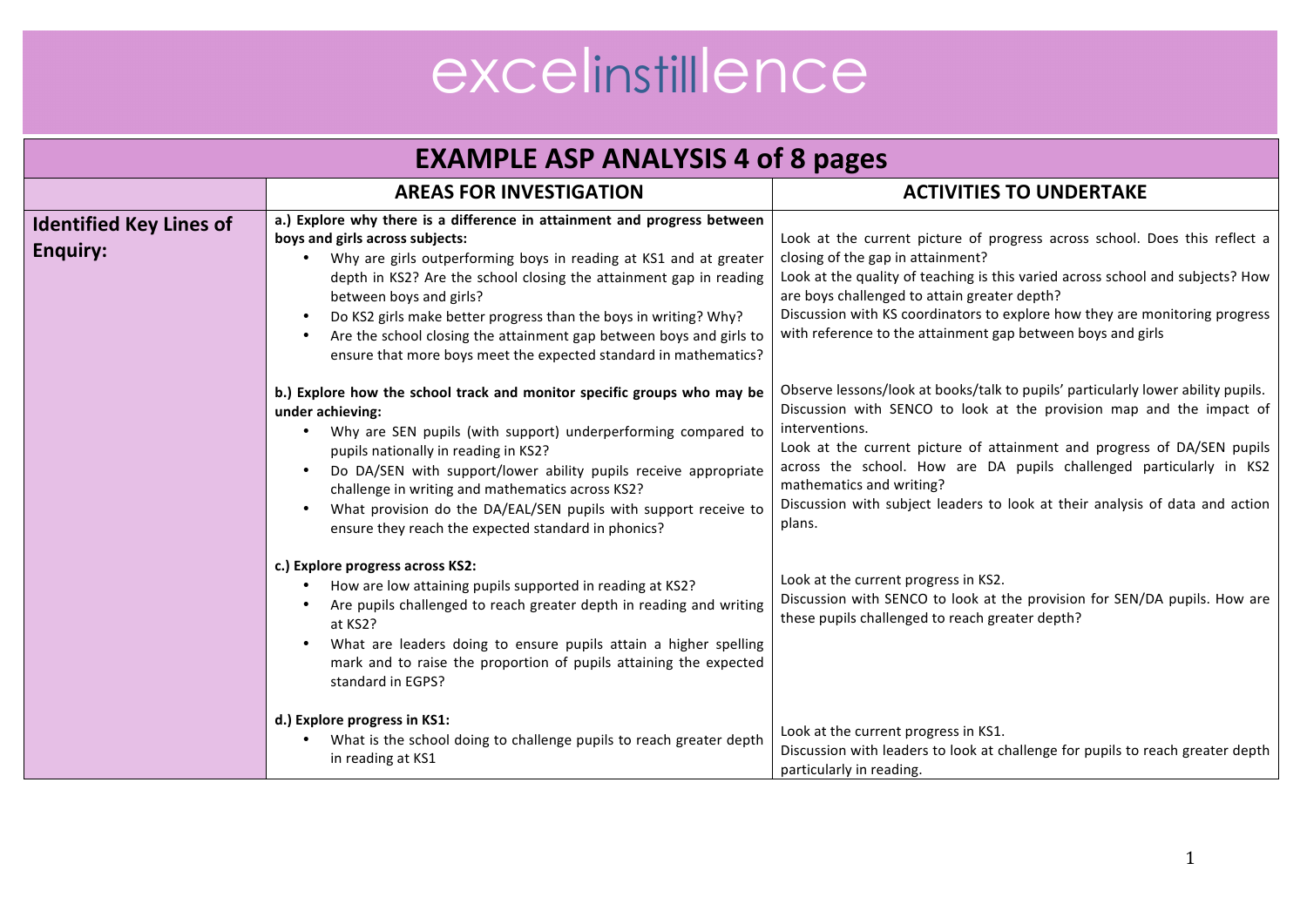|                                           | Why are not enough DA/SEN pupils (with support) attaining the<br>expected standard and greater depth in writing at KS1?<br>What is current progress in phonics? How are pupils supported in<br>year 2 to reach expected standards?<br>e.) Explore progress across the Early Years:<br>Why is the GLD below the national picture? What progress have<br>these pupils made?<br>Why are not enough DA pupils reaching at least the expected<br>standard in all subjects? How are DA pupils challenged in EYFS?<br>Girls outperform boys in EYFS. How are boys supported and<br>challenged to close the gap? | Discussion with SENCO to look at the provision for SEN/DA pupils in KS1. How<br>are these pupils challenged to reach greater depth?<br>Look at the quality of teaching and the learning environment.<br>Look at the school's base line assessments.<br>Look at coordinators monitoring of teaching over time?<br>Look at learning journeys are these accurate and up to date?<br>How are pupils being challenged? What is their current picture of progress<br>against the GLD particularly for DA pupils?<br>Discussion with pupils about their enjoyment and learning.<br>Look at the coordinators action plan. Is this an effective document? Is there<br>clear direction for improvement? |
|-------------------------------------------|----------------------------------------------------------------------------------------------------------------------------------------------------------------------------------------------------------------------------------------------------------------------------------------------------------------------------------------------------------------------------------------------------------------------------------------------------------------------------------------------------------------------------------------------------------------------------------------------------------|-----------------------------------------------------------------------------------------------------------------------------------------------------------------------------------------------------------------------------------------------------------------------------------------------------------------------------------------------------------------------------------------------------------------------------------------------------------------------------------------------------------------------------------------------------------------------------------------------------------------------------------------------------------------------------------------------|
| <b>Key Stage Two Progress</b><br>Overall: | Progress in reading and writing is above expected and in mathematics it is well above expected. Reading +1.68, writing +1.28 and mathematics<br>$+5.13.$                                                                                                                                                                                                                                                                                                                                                                                                                                                 |                                                                                                                                                                                                                                                                                                                                                                                                                                                                                                                                                                                                                                                                                               |

| Key Stage $2$ – Progress and Attainment in Reading |                                                                                                                                                         |  |
|----------------------------------------------------|---------------------------------------------------------------------------------------------------------------------------------------------------------|--|
| Low:                                               | Progress in reading for the low attaining pupils was below the national picture (-3.01).                                                                |  |
|                                                    | None of the 9 lower attaining children achieved expected. This was below the national picture of 19%.                                                   |  |
|                                                    | Low attaining pupils had an average scaled score below national (87.9 v 93.4).                                                                          |  |
| Middle:                                            | Progress in reading for the middle attaining pupils was above with the national picture (+2.36).                                                        |  |
|                                                    | The proportion of pupils attaining expected was above the national picture and for greater depth it was broadly in line (Ex 89% v 71%/GD 15% v<br>14%). |  |
|                                                    | Middle attaining pupils had an average scaled score above national (104.4 v 102.7).                                                                     |  |
| High:                                              | Progress in reading for the high attaining pupils was well above the national picture (+5.02).                                                          |  |
|                                                    | The proportion of pupils attaining expected and greater depth was above the national picture (Ex 100% v 98%/GD 98% v 58%).                              |  |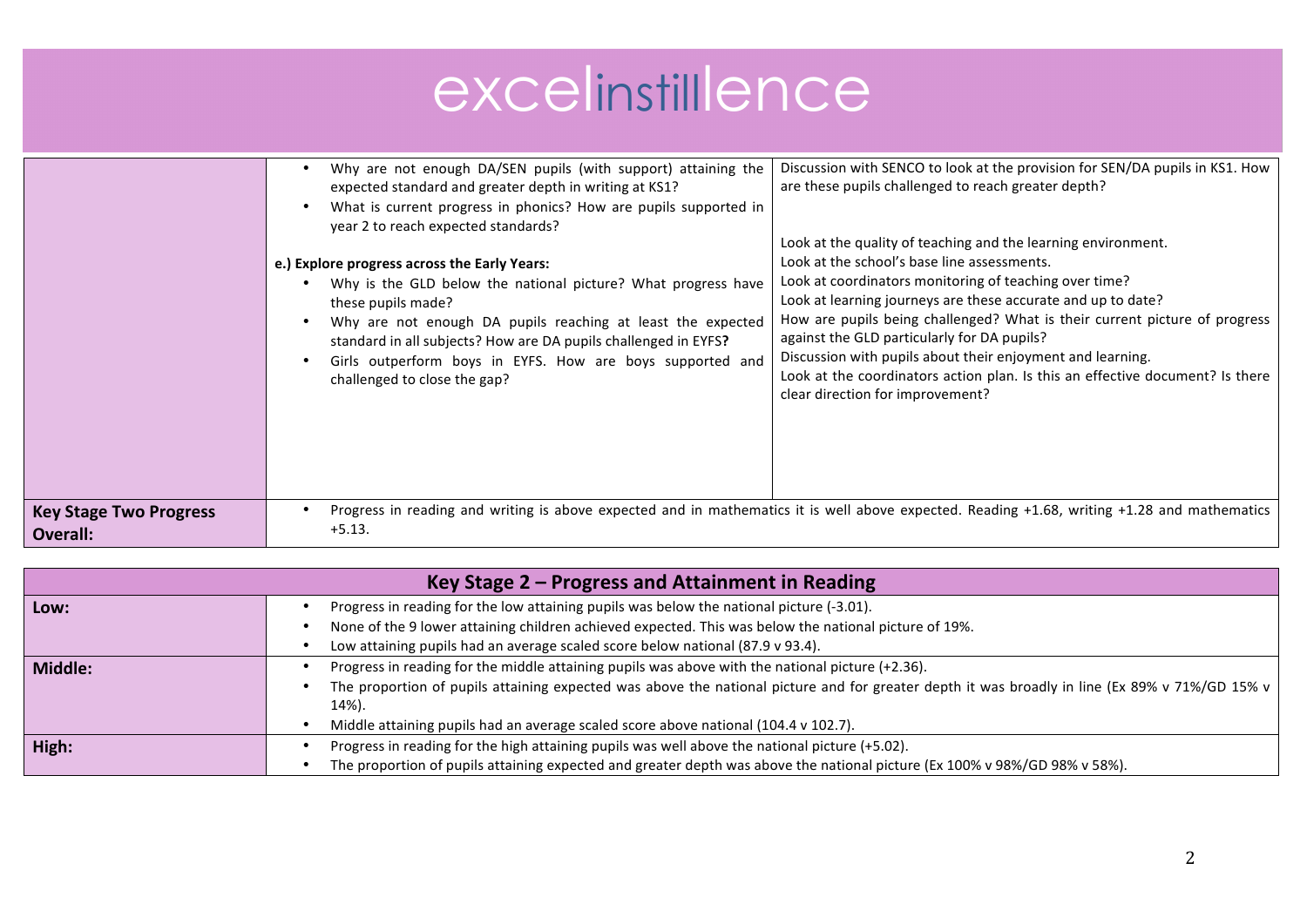|                               | High attaining pupils had an average scaled score above national (112 v 111).                                                                     |  |
|-------------------------------|---------------------------------------------------------------------------------------------------------------------------------------------------|--|
| <b>Boys:</b>                  | Progress in reading for boys was in line with the national picture (+0.05).<br>$\bullet$                                                          |  |
|                               | The proportion of boys attaining expected was in line with the national picture. However, the proportion of boys attaining greater depth was well |  |
|                               | below the national picture (Ex 67% v 68%/GD 4% v 21%).                                                                                            |  |
|                               | Boys had an average scaled score below national (99.4 v 103.4).                                                                                   |  |
| Girls:                        | Progress in reading for girls was above the national picture (+2.95).                                                                             |  |
|                               | The proportion of girls attaining expected was above the national picture. However, the proportion attaining greater depth was below the national |  |
|                               | picture (Ex 82% v 75%/GD 24% v 28%).                                                                                                              |  |
|                               | Girls had an average scaled score broadly in line with national (104 v 104.9).<br>$\bullet$                                                       |  |
| <b>Disadvantaged (DA):</b>    | Progress in reading for DA pupils was broadly in line with the national picture (+0.34).                                                          |  |
|                               | The proportion of DA pupils attaining expected and greater depth was below the national picture (Ex 70% v 77%/GD 7% v 29%).                       |  |
|                               | DA pupils had an average scaled score below national (100 v 105.3).                                                                               |  |
| <b>SEN</b> (compared with all | SEN with a statement/EHC:                                                                                                                         |  |
| pupils nationally):           | Progress in reading for the 1 EHC pupil was broadly in line with the national picture (-0.97). However, they did not achieve expected.            |  |
|                               | Their average scaled score below national (80 v 104.1).                                                                                           |  |
|                               | SEN with support (18 pupils):                                                                                                                     |  |
|                               | Progress in reading for SEN pupils (with support) was broadly in line with the national picture (-0.73).                                          |  |
|                               | The proportion of SEN pupils (with support) attaining expected and greater depth was below the national picture (Ex 22% v 71%/GD 0% v 25%).       |  |
|                               | Their average scaled score was below the national picture (91.7 $v$ 104.1).                                                                       |  |
| <b>EAL (compared with all</b> | Progress in reading for EAL pupils was above the national picture (+1.67).<br>$\bullet$                                                           |  |
| pupils nationally):           | The proportion of EAL pupils attaining expected was above the national picture. However, the proportion attaining greater depth was below the     |  |
|                               | national picture (Ex 75% v 71%/GD 15% v 25%).                                                                                                     |  |
|                               | Their average scaled score below national (101.8 v 104.1).                                                                                        |  |
| <b>Key Questions:</b>         | How are low attaining pupils supported in reading at KS2?<br>$\bullet$                                                                            |  |
|                               | Why are pupils not attaining greater depth in reading at KS2? Why do girls out perform boys particularly at greater depth in reading in KS2?      |  |
|                               | Why are SEN pupils (with support) underperforming compared to pupils nationally in reading in KS2?                                                |  |

| Key Stage $2$ – Progress and Attainment in Writing |                                                                                                                                  |
|----------------------------------------------------|----------------------------------------------------------------------------------------------------------------------------------|
| Low:                                               | Progress in writing for the low attaining pupils was below the national picture (-2.46).                                         |
|                                                    | None of the 9 low attaining pupils achieved the expected standard. This was below the national picture (Ex 0% v 23%/GD 0% v 0%). |